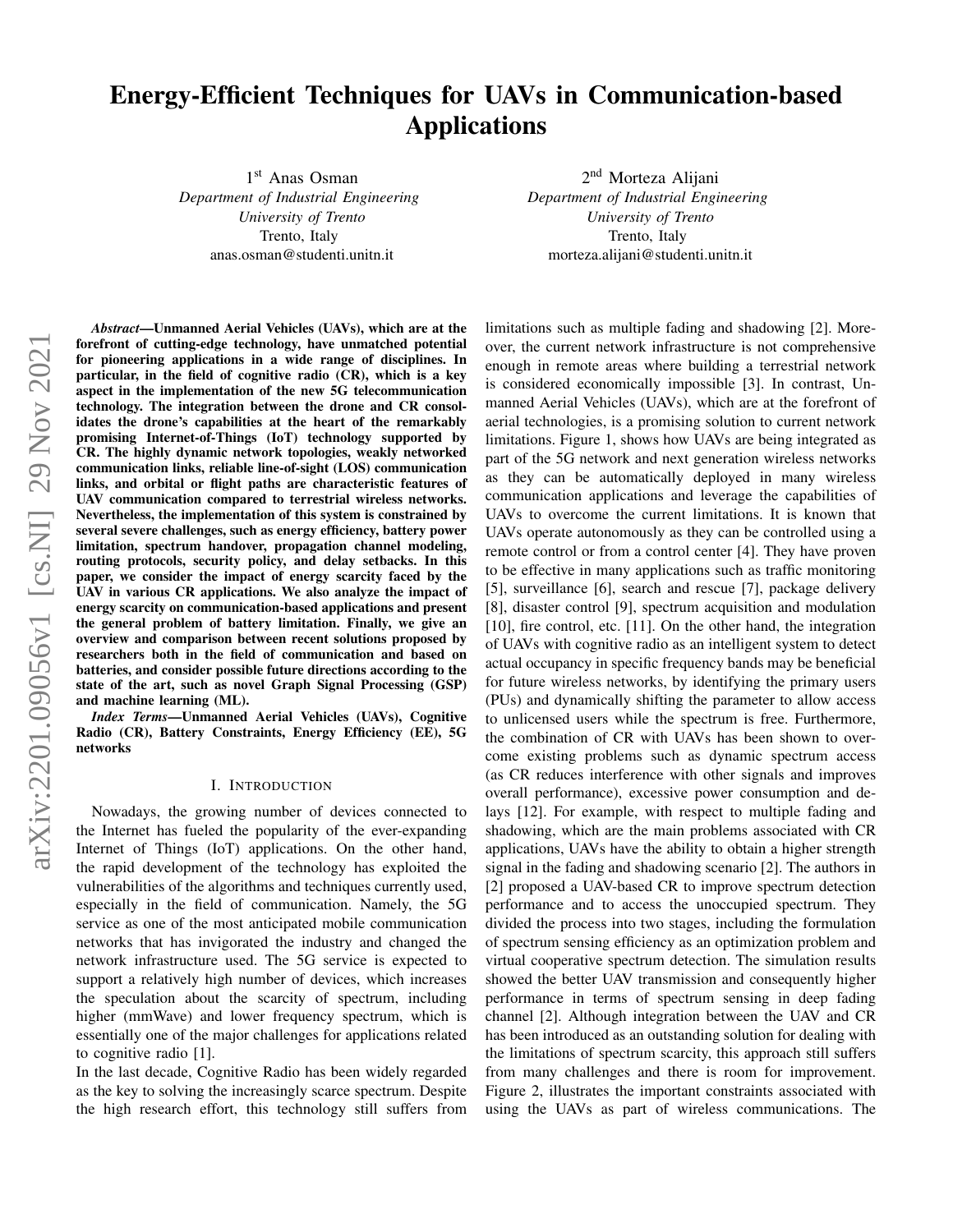primary aspiration of this study is to limit energy consumption, which is considered as a fixed problem since typical UAVs are limited by battery size to fulfill the aerodynamic requirements, which leads to a definite energy shortage problem. In addition, the integration of a CR receiver on-board leads to a dramatic increase in energy consumption, resulting in a relatively high downtime for recharging and a noticeably shorter flight time. Furthermore, the energy consumed by the communication platforms and other processing functions has a direct impact on the lifetime of the battery-powered flight units in this structure [13]. The increase in energy consumption is significantly related to the spectrum hand-off, of which CR is an integral part, as it constantly checks PU for intervention to interrupt the transmission by SU. To counteract the battery limitations in UAV-based CR systems, the authors have proposed many techniques that have advantages and disadvantages. The main contribution of this paper is to analyze the current solutions and to provide comparative views of these approaches.

The paper is organised as follows: Section II is dedicated to the integration of UAVs with CR applications, related topics and the detailed overview table that classifies the proposed solutions according to the state of the art. Battery-based energy management, including challenges and potential techniques for energy efficiency management (EE), is described in detail in section III. Section IV presents the future roadmap, including potential directions such as novel graph signal processing (GSP) and machine learning (ML). Finally, Section V contains our conclusion.

# II. INTEGRATION OF UAVS IN COMMUNICATION-BASED APPLICATIONS, ISSUES, AND POTENTIAL SOLUTIONS

UAV networks have unique properties and characteristics ranging from slow-dynamic to dynamic, making them remarkably effective for communication-based applications [13,14]. Recent work in the areas of Mobile AD HOC Networks (MANETs) and Vehicular Ad HOC Networks (VANETs) takes advantage of the capabilities of UAV networks [12]. Nevertheless, the researchers consider this area as a major challenge due to the outstanding problems related to the implementation of UAV networks, as shown in Figure 2. As already mentioned, in this study we specifically examine the issue of energy conservation on the UAV-based communication networks. Recently, many researchers have proposed energy optimization techniques to improve flight duration and increase flight range. Most of the proposed methods are implemented by manipulating control algorithms and managing the resources allocated to avionics. This is because a physical change in battery size would require a special UAV design that differs from the conveniently available commercial drones. Most of the battery consumption is driven by the multiple motors that keep the drone hovering, so that the energy consumption of the network is relatively negligible [15-17]. In order to optimize energy consumption, the influence of both hardware (battery) and wireless communication on energy consumption must be considered [15,16]. Therefore, in this study, energy efficient techniques (EE) based on communication operations are discussed in section II and battery-based energy management (BBEM) approaches are analyzed in section III. Furthermore, in this paper we classified the communication-based solutions into two parts according to the main issues of wireless communication structures, as the first category is dedicated to the optimization of measurement time and transmission power. In [17], for example, the authors examined the two main challenges that limit the integration of UAVs in a CR system and discussed in particular the energy optimization of a MUAV (Micro Unmanned Aerial Vehicle). Furthermore, they opted for a joint optimization approach to predict an optimized 3D location of the drone while maintaining the transmission power control at an optimal level, based on the Weber formulation in the sense that the MUAV is capable of detecting PU. The authors stated that the results obtained were similar to those obtained with the conventional Particle Swarm Optimization Algorithm (PSO). Similarly, the system tries to overcome the extensive energy consumption by using an opportunistic SU, which requires transmission power and frequency scanning time. Another efficient energy management method from the first category proposed in [18] is based on the alternating optimization and dichotomy technique, which can optimise both the sensing time and the transmission power accordingly. The results show that the discussed approach outperforms the PSO algorithm, indicating that the practical integration of UAV and CR network is feasible. In the second category, the researchers focused on spectrum hand-off as the main reason for power consumption. In [19,20], the authors identified spectrum hand-off, as the main factor for delays and energy losses. Thus, overuse of spectrum hand-offs is to be avoided. Furthermore, a spectrum hand-off approach is proposed based on the use of a delay violation ratio for CR networks. The given technique is implemented taking into account the unavailability of the current channel, channel characteristics and traffic characteristics, including a delay violation ratio based on the predefined packet delays. In addition, the elaborated calculation and simulation results illustrate that the proposed strategy can realize fewer hand-offs with an acceptable delay, i.e. it outperforms the other methods, which guarantees a lower probability of collision between SUs and significantly improves energy consumption. [21] investigated a collaborative compression-spectrum sensing technique applied in UAV schemes, using the UAV as a nodal point for distributed data collection. As a result, the decoding method mentioned above is considered adaptable in many scenarios, as it not only allows faster and more accurate detection of given targets, but also manages the interruption of wireless transmission and improves the energy efficiency system. The authors in [22] have presented an approach for a circular UAV trajectory in which both flight radius and speed are optimised simultaneously to achieve maximum energy efficiency, taking into account the energy consumption of the propulsion system. The basic idea is to improve the energy consumption, but with a limitation in the trajectory planning. The numerical results obtained show that the proposed technique is significantly superior in terms of overall energy efficiency based on maximization and/or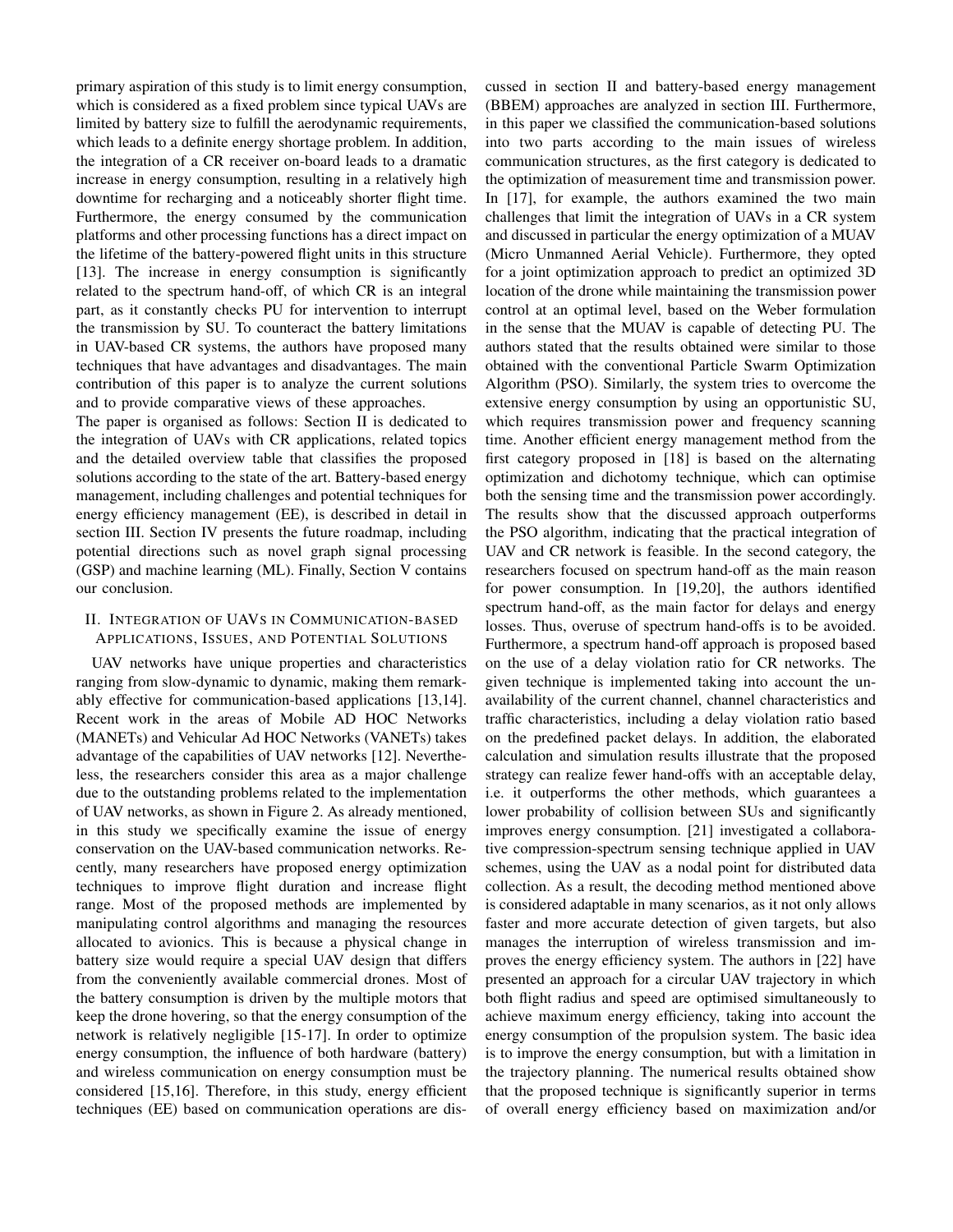minimization. On the other side, communication links are the main part of wireless communications and fifth-generation terrestrial (5G) is the natural way to provide network access. Since the UAV always flies in three-dimensional (3D) space and is located at a higher altitude, one of the most important links between the UAV and the terrestrial base station (BS) is the air-to-ground link (A2G) [23]. Due to the variability of A2G channels compared to ground communication (indoor and outdoor channels), channel transmission models are the crucial functions in the analysis of relay power allocation [23]. In [24] the authors proposed a highly efficient UAV-based cooperative, non-orthogonal A2G multiple access cooperative scheme (NOMA) to support cellular up-link transmissions. NOMA is a powerful approach for separating users in the power domain [25] to increase the correspondence rate of remote users (with lower receiving power) by allowing nearby users (with significant receiving power) to gain accessto information intended for remote users [26]. In [24], the authors compared the proposed solution with the traditional Orthogonal Frequency Division Multiple Access (OFDMA) scheme and the traditional ground-to-ground scheme NOMA (G2G). The results showed that the UAV achieved better performance with respect to spectral efficiency, energy efficiency, and cellular user access ratio using the proposed standard resource allocation scheme NOMA (RA). In another research study [27] the authors proposed an Energy-Efficient down-link between NOMA and Simultaneous Wireless Information and Power Transfer (SWIPT) with limitations throughput. The NOMA protocol was used to achieve the high spectral efficiency (SE) as it can provide a service to a multi user base at the same instance/policy/frequency but at different power levels. which results in a significant gain in spectral efficiency over trivial orthogonal multiple access [27,28]. Moreover, SWIPT technology is used to increase energy efficiency (EE). In practice, the process of information decoding and energy harvesting must be separated in SWIPT, which means that these two processes cannot operate in the same received signal to enable SWIPT. They used the genetic algorithm (GA) as an optimization solution for the power allocation ratio and the power allocation coefficients to make the EE below the average of the SE. The results of the metric SE -EE showed the maximum EE. The comparative view of communication based energy efficient management solutions is detailed in Table 1.

### III. UAV BATTERY CHALLENGES AND POTENTIAL **SOLUTIONS**

In this section, we discussed the possible solutions, focusing on the battery limitations of UAVs. In general, battery-powered UAVs are susceptible to battery limitations because batteries are unreliable sources of energy that deviate from ideal behaviour during discharge [29]. Maintaining energy is critical for performing trivial tasks such as surveillance, spectrum sensing, search and rescue operations. Some techniques rely on mission planning, which depends on a pre-defined mission plan, by selecting an optimal path planning to ensure energy-



Fig. 1: Integration of UAVs within communications infrastructure through 5G networks



Fig. 2: Integration of UAV with CR: Important Challenges [13-26]

efficient operation [30]. Overall, eliminating the problem of battery limitations would lead to a broader implementation of UAVs in many applications. To solve this problem, the inventor in [31] has invented a battery replacement technique that allows for extended flight time. This approach is performed by landing on an energy station, decoupling the first battery by a robotic arm, then connecting the first battery to a power source for recharging, and then connecting the second battery to the UAV. Another solution proposed in [32] suggests charging the battery by wireless energy transmission (WET), especially in power line-based applications, by extracting the energy received from the wireless signal to maintain the UAV battery. Recently, some research papers have presented renewable alternatives to take advantage of the environment [33]. [34], has investigated the use of a 3D energy management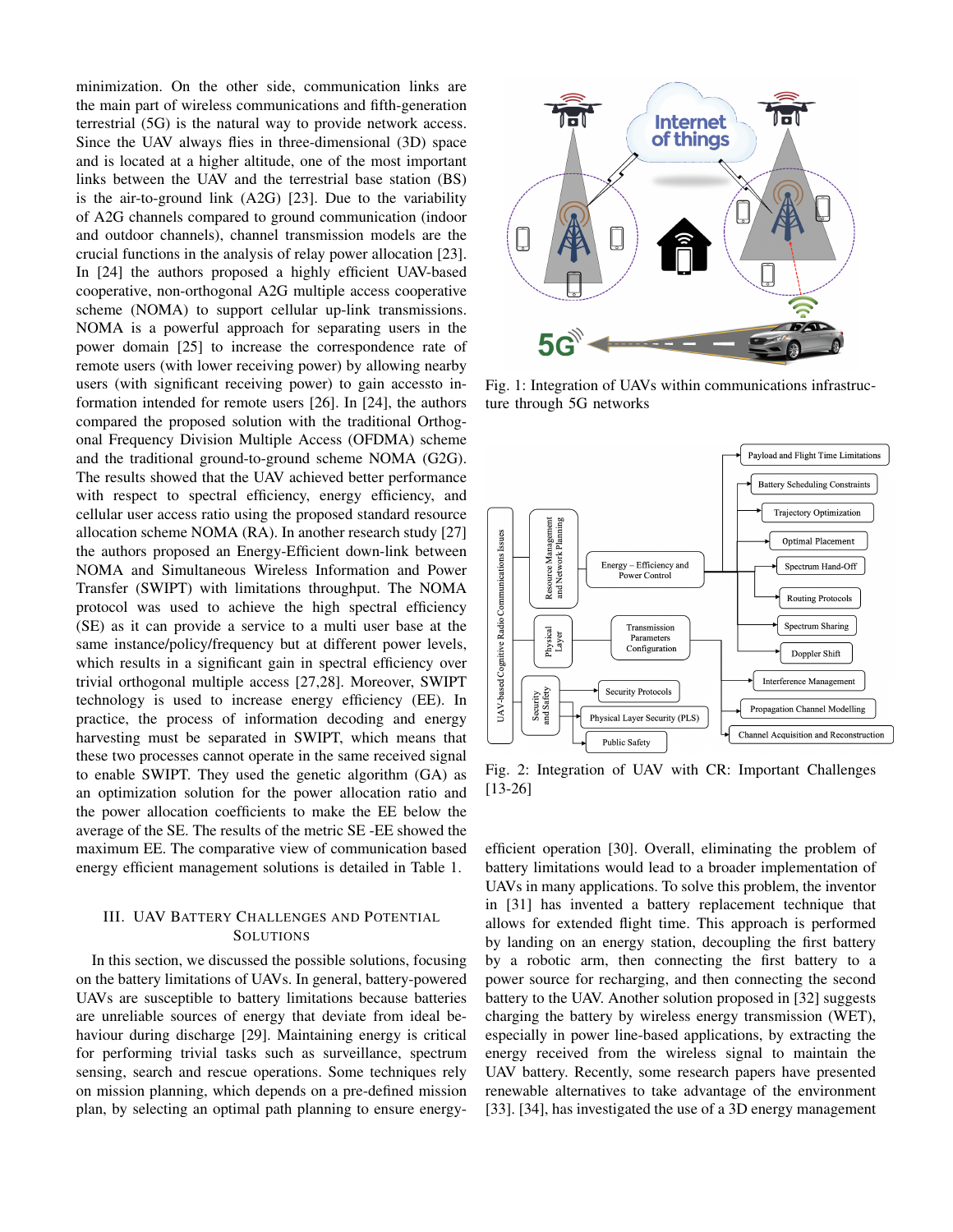technology for a solar-powered UAV. In it, they explicitly address the unpredictable extended tracking missions that require longer flight times. The proposed strategy uses solar energy, potential gravitational force and wind to withstand different scenarios. The core of this method is the design of appropriate target functions and the ability to switch between different phases. The results are verified by comparing with 2D tracking, which proves that the presented technique is superior to conventional 2D tracking. In [35] the authors designed an experimental solar-powered UAV that is capable of supplying the on-board electronics with power. The system is based on battery management by implementing Maximum Power Point Tracking (MPPT) and power conversion stages. MPPT is used to ensure that maximum power is drawn from the panel's solar cells. This technology offers a sub-optimal solution because solar energy is not ideal as it can only function during the day and is also susceptible to the unpredictable atmospheric changes that could lead to an inevitable failure. In [36], a wireless charging technology was proposed that would involve landing on a platform to recharge without changing batteries. Moreover, a UAV scheduling scheme using the (NFV) Network Function Virtualization algorithm was discussed in [37]. The NFV is responsible for managing the entire process, including an energy management system that ensures continuity of service provided through the scheduling and replacement of the drones in service. Furthermore, this algorithm aims to ensure robust drone scheduling for a long period of time and in return maximise the use of available resources and provide a robust communication scheme that keeps the service running. Furthermore, energy-efficient drone control is investigated in [38] to achieve fair and effective communication coverage. The authors focused on addressing the limited range and resources as the main problems in UAV applications based on communication coverage. Therefore, they proposed a technique based on energy-efficient Deep Reinforcement Learning (DRL-EC3).The simulation results test and validate the system performance of the proposed (DRL-EC3) and show that (DRL-EC3) can achieve average energy

| Research area                      | <b>Issues / Objectives</b>                                                                                                                                                                         | <b>Solutions</b>                                            | <b>Outcomes</b>                                                                                                                                                                      | Ref.     |
|------------------------------------|----------------------------------------------------------------------------------------------------------------------------------------------------------------------------------------------------|-------------------------------------------------------------|--------------------------------------------------------------------------------------------------------------------------------------------------------------------------------------|----------|
| Energy optimization<br>of MUAVs    | • Determine a joint optimized 3D location<br>Optimal transmission power control<br>$\bullet$<br>Exploiting the mobility of MUAVs                                                                   | A non-convex<br>optimization<br>(Weber formulation)         | Very close results to the PSO<br>Better than other conceptional construc-<br>tions                                                                                                   | [17]     |
| UAV-based<br>overlay CR            | • Illustrated an efficient solution for energy<br>management<br>Improves the performance of the UAVs<br>$\bullet$<br>Optimization of secondary transmission<br>$\bullet$<br>power and sensing time | A Jointly optimization<br>(Dichotomy technique)             | • Significantly enhance the EE of the UAV-<br>based CR<br>Outperforms the PSO algorithm<br>$\bullet$                                                                                 | [18]     |
| Cognitive Radio<br>Networks (CRNs) | • Reduce the unnecessary hand-offs<br>• Considering a predefined packet delays                                                                                                                     | Delay violation ratio<br>for CRNs                           | Less hand-offs<br>Less occupancy hand-off<br>Acceptable packet delays<br>Significantly improve the energy con-<br>sumption<br>• Lower probability of collision between<br><b>SUs</b> | [19, 20] |
| Transmission strategy<br>for CRs   | The objective is to develop a strategy for CRs that<br>can:<br>• Operate on a various PU's channels<br>Help to proactive spectrum hand-off<br>$\bullet$                                            | Optimal transmission<br>with proactive<br>spectrum hand-off | Minimum total cost<br>Highest data transmission efficiency                                                                                                                           | [21, 22] |
| Cooperative NOMA                   | Improve the spectrum efficiency (SE) for the UAVs                                                                                                                                                  | Air-to-ground $(A2G)$<br>cooperative with<br><b>NOMA</b>    | Compared with G2G and OFDMA<br>Better performances in terms os SE and<br>$\bullet$<br>EE<br>High access ratio of the CUs<br>$\bullet$                                                | $[24]$   |
| EE down-link<br>for NOMA           | Achieve high spectrum efficiency (SE)                                                                                                                                                              | Down-link<br>SWIPT-NOMA system                              | Compared based on SS-EE metrics<br>Achieve high EE at acceptable SE                                                                                                                  | [27, 28] |

TABLE I: Energy-Efficiency (EE) Communication-based Techniques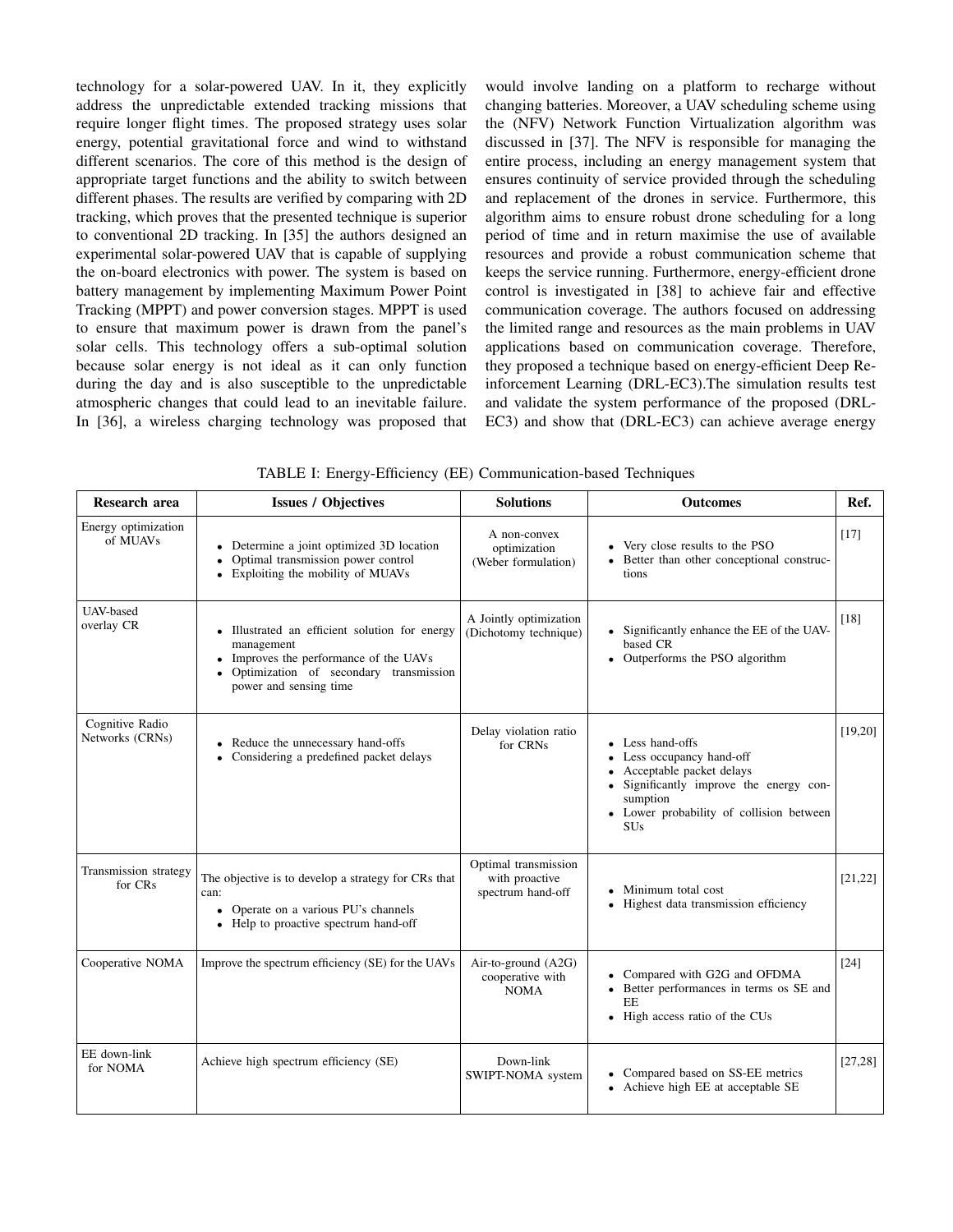efficiency compared to the basic random and greedy methods. The comparison between battery-based energy-efficient management solutions is presented in detail in Table 2.

# IV. FUTURE ROAD MAP

One of the key design priorities for applications that integrate UAVs into communication-based systems is to extend up-time without compromising overall performance and sensing capabilities. However, today's massive growth in the communications industry, which requires the processing of large amounts of data and is complex in nature, can result in massive, irregular and time-varying data. In addition, down-sampling a time-varying signal in conventional signal processing, which results in compression of samples in the time domain, can negatively affect the performance of spectral sampling. Consequently, this leads to a noticeable loss of energy, which limits the effectiveness of UAVs. One of the potential tools for analysing these irregular data sets is Graph Signal Processing (GSP). GSP can extend conventional signal processing methods to accommodate time-varying signals on irregular structures such as graphs. In addition, GSP tools can aim to find out how to recover a graph signal from smaller nodes and what would be an optimal sampling subset if the possible bandwidth of the sampled graph signal were limited. This work can be planned by addressing goals such as finding the optimal power efficiency pattern based on the acquisition algorithm, low cost, and bandwidth traffic to achieve a robust energy efficient system.

Regarding the last section of battery-based efficiency, all batteries have a fixed capacity that decreases after some time, regardless of the technology and innovation used. Therefore, in narrowing down the state of the art, the problem of predicting

| TABLE II: Energy-Efficiency battery-based techniques |  |  |
|------------------------------------------------------|--|--|
|------------------------------------------------------|--|--|

| Research area                       | <b>Issues / Objectives</b>                                                                                                                                        | <b>Solutions</b>                                                                                                                                                                                                                                                                                                                        | <b>Outcomes</b>                                                                                                                                                     | Ref.     |
|-------------------------------------|-------------------------------------------------------------------------------------------------------------------------------------------------------------------|-----------------------------------------------------------------------------------------------------------------------------------------------------------------------------------------------------------------------------------------------------------------------------------------------------------------------------------------|---------------------------------------------------------------------------------------------------------------------------------------------------------------------|----------|
| Battery exchange                    | Extending the flight endurance of UAV                                                                                                                             | A novel battery swapping technique                                                                                                                                                                                                                                                                                                      | The invention has proven to be<br>effective                                                                                                                         | $[31]$   |
| A mobile charging<br>infrastructure | Investigate several UAV recharging architectures                                                                                                                  | • UAV swapping<br>Battery hot-swapping<br>$\bullet$<br>Solar powered UAV                                                                                                                                                                                                                                                                | Require backup UAV<br>Noticeable downtime<br>Fails to ensure a continuous<br>flight                                                                                 | $[29]$   |
| Wireless power<br>transmission      | Wireless charging in power-line based applica-<br>tions                                                                                                           | Wireless energy transfer (WET)                                                                                                                                                                                                                                                                                                          | A complete and reliable system [32]<br>does not exist yet                                                                                                           |          |
| Solar powered<br><b>UAV</b>         | The core of this techniques is to design both:<br>• The corresponding objective functions in<br>each stage<br>The switching conditions between adjacent<br>stages | • Two types of three-dimensional (3D)<br>flight based energy management<br>strategies<br>• Both based on MPC framework                                                                                                                                                                                                                  | • The proposed strategy out-<br>performs the traditional (2D)<br>tracking<br>• Noticeable improvement un-<br>der most wind conditions                               | [33, 34] |
| Wireless far-field<br>charging      | Wireless charging the UAV battery                                                                                                                                 | This technique is utilized through:<br>• A multi-dimensional matrix of slot<br>antennas<br>• A self-supplementing bow-tie array<br>implemented in each wing to receive<br>rf energy.<br>• Controlled by an MCU integration<br>and MPPT algorithm implementation<br>through a power stage the DC current<br>from the arrays is processed | • Established a foundation for<br>RF far-field charging<br>• Developed a functional pro-<br>totyping method for the func-<br>tion model                             | [36]     |
| NFV-based Energy<br>Scheduling      | • Construct the UAV scheduling scheme<br>Using brute-force search combination algo-<br>$\bullet$<br>rithm                                                         | <b>NFV</b>                                                                                                                                                                                                                                                                                                                              | Robustness and continuity of the [ $[37]$ ]<br>service                                                                                                              |          |
|                                     | Aerial base-station Leverage the DRL to enable energy efficient UAV $\vert$ A highly energy efficient deep reinforce-<br>control                                  | ment learning DRL-based method                                                                                                                                                                                                                                                                                                          | Significantly outperforms the two [38]<br>commonly used baseline methods<br>(Greedy and Random) with respect<br>to:<br>• Analysis<br>Equity<br>• Energy consumption |          |